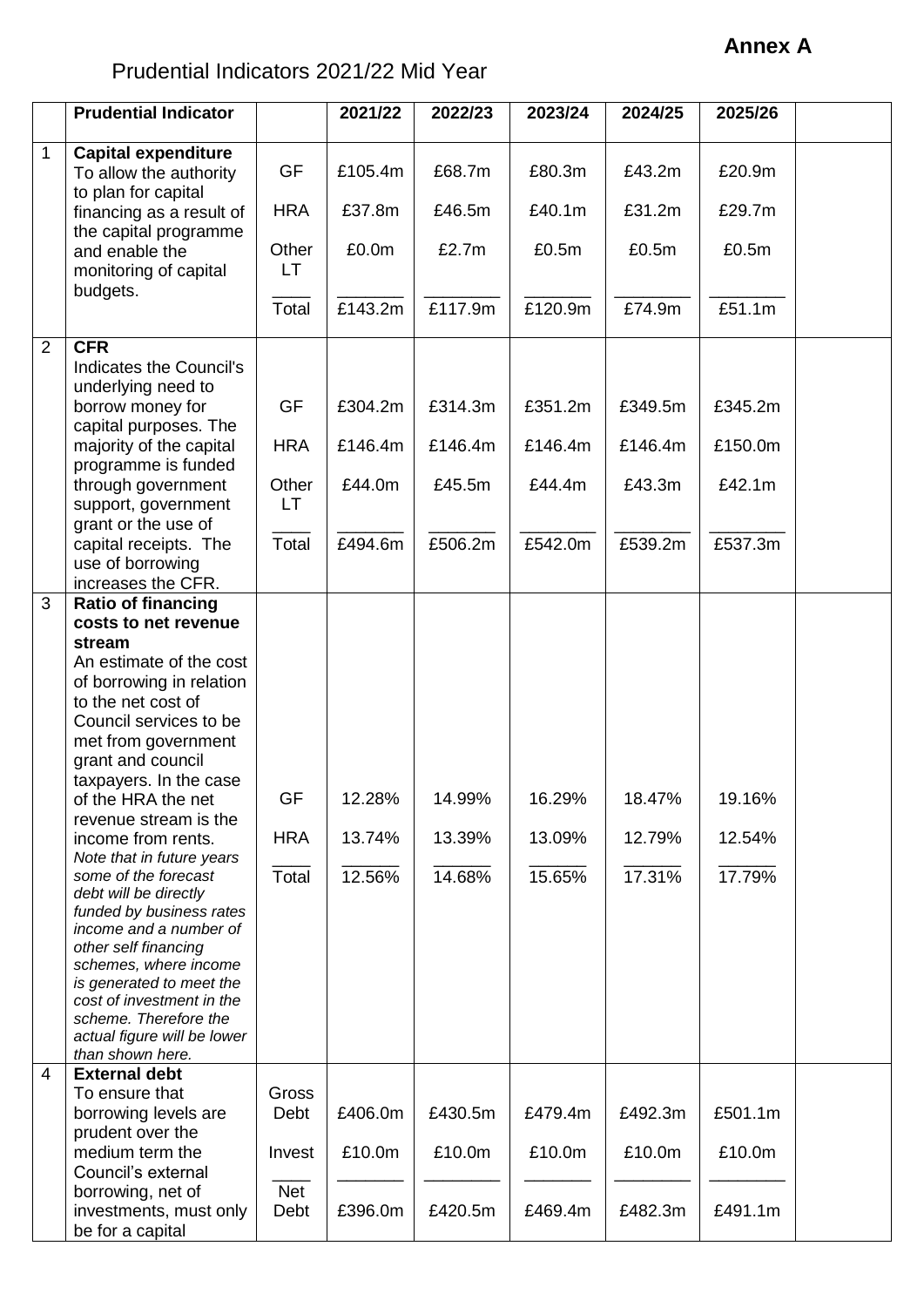**Annex A**

|        | <b>Prudential Indicator</b>                                                                                                                                                                                                                                                                                                                                                                                                                                                                                                                                                                                                                                             |                                                  | 2021/22                                                                    | 2022/23                                                                           | 2023/24                                                                           | 2024/25                                                                           | 2025/26                                                                           |  |
|--------|-------------------------------------------------------------------------------------------------------------------------------------------------------------------------------------------------------------------------------------------------------------------------------------------------------------------------------------------------------------------------------------------------------------------------------------------------------------------------------------------------------------------------------------------------------------------------------------------------------------------------------------------------------------------------|--------------------------------------------------|----------------------------------------------------------------------------|-----------------------------------------------------------------------------------|-----------------------------------------------------------------------------------|-----------------------------------------------------------------------------------|-----------------------------------------------------------------------------------|--|
|        | purpose and so not<br>exceed the CFR.                                                                                                                                                                                                                                                                                                                                                                                                                                                                                                                                                                                                                                   |                                                  |                                                                            |                                                                                   |                                                                                   |                                                                                   |                                                                                   |  |
| 5<br>a | <b>Authorised limit for</b><br>external debt<br>The authorised limit is<br>a level set above the<br>operational boundary<br>in acceptance that the<br>operational boundary<br>may well be breached<br>because of cash flows.<br>It represents an<br>absolute maximum<br>level of debt that could<br>be sustained for only a<br>short period of time.<br>The council sets an<br>operational boundary<br>for its total external<br>debt, gross of<br>investments,<br>separately identifying<br>borrowing from other<br>long-term liabilities.                                                                                                                             | Borrowing / Other long term liabilities          | £526.1m<br>£30.0m<br>£556.1m<br>(£556.1m<br>set at<br>2021/22<br>Strategy) | £516.2m<br>£30.0m<br>£546.2m<br>(Based on<br>current<br><b>CFR</b><br>projection) | £552.0m<br>£30.0m<br>£582.0m<br>(Based on<br>current<br><b>CFR</b><br>projection) | £549.2m<br>£30.0m<br>£579.2m<br>(Based on<br>current<br><b>CFR</b><br>projection) | £547.3m<br>£30.0m<br>£577.3m<br>(Based on<br>current<br><b>CFR</b><br>projection) |  |
| 5<br>b | <b>Operational</b><br>boundary for<br>external debt<br>The operational<br>boundary is a measure<br>of the most likely,<br>prudent, level of debt.<br>It takes account of risk<br>management and<br>analysis to arrive at<br>the maximum level of<br>debt projected as part<br>of this prudent<br>assessment. It is a<br>means by which the<br>authority manages its<br>external debt to<br>ensure that it remains<br>within the self-imposed<br>authority limit. It is a<br>direct link between the<br>Council's plans for<br>capital expenditure;<br>our estimates of the<br>capital financing<br>requirement; and<br>estimated operational<br>cash flow for the year. | equirement<br>Borrowing / Short Term Liquidity R | £516.1m<br>£10.0m<br>£526.1m<br>(£526.1m<br>set at<br>2021/22<br>Strategy) | £506.2m<br>£10.0m<br>£516.2m<br>(Based on<br>current<br><b>CFR</b><br>projection) | £542.0m<br>£10.0m<br>£552.0m<br>(Based on<br>current<br><b>CFR</b><br>projection) | £539.2m<br>£10.0m<br>£549.2m<br>(Based on<br>current<br><b>CFR</b><br>projection) | £537.3m<br>£10.0m<br>£547.3m<br>(Based on<br>current<br><b>CFR</b><br>projection) |  |